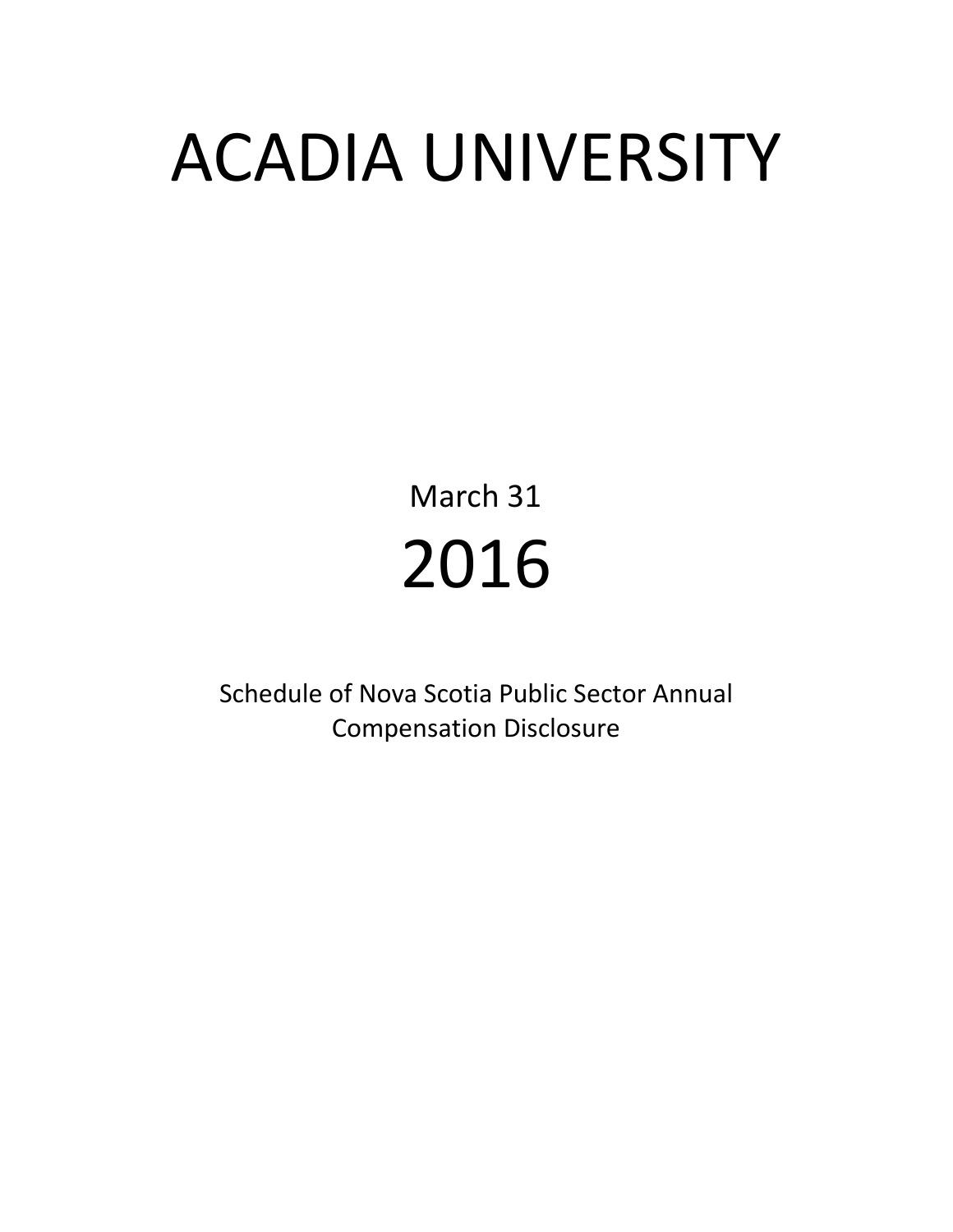### Disclosures Pursuant to

# Nova Scotia Public Sector Employment Compensation Disclosure Act

| Name                   | Compensation |
|------------------------|--------------|
| Abela, Paul            | 114,763      |
| Abramson, Zelda        | 111,107      |
| Ahern, Stephen         | 112,827      |
| Alexander, Cynthia     | 126,103      |
| Anderson, Barbara J    | 133,000      |
| Aylward, Marie L       | 109,237      |
| Banks, Jeffrey T       | 145,123      |
| Barkanova, Svetlana    | 125,270      |
| Barr, Sandra M         | 152,520      |
| Bennett, Craig         | 132,679      |
| Benoit, Darcy          | 122,139      |
| Biro, Andrew           | 107,301      |
| Bissix, Glyn C         | 146,468      |
| Bondrup-Nielsen, Soren | 147,765      |
| Both, Christoph        | 136,771      |
| Brickner, Rachel       | 100,107      |
| Brittain, James J      | 107,508      |
| Brodeur, Darlene A     | 133,775      |
| Callaghan, Edith       | 122,196      |
| Callaghan, Michael P   | 107,859      |
| Campbell, Wanda R      | 129,633      |
| Charke, Derek          | 108,999      |
| Cheney, Martha         | 115,566      |
| Chipman, Hugh          | 129,796      |
| Clarke, Nancy E        | 114,994      |
| Colton, John           | 146,243      |
| Corkum, Patricia E     | 131,645      |
| Cunningham, Richard    | 120,006      |
| Curry, Eva P           | 104,004      |
| Dahringer, Heather A   | 109,075      |
| Darnbrough, James M    | 130,345      |
| Delpeche, Bernard      | 112,902      |
| Dennis, Michael J      | 124,405      |
| Devine, Michael        | 122,689      |
| Diamond, James         | 110,012      |
| Dickie, Kevin R        | 118,532      |
| Doerr, Paul W          | 100,592      |
| Doucette, Gary F       | 111,957      |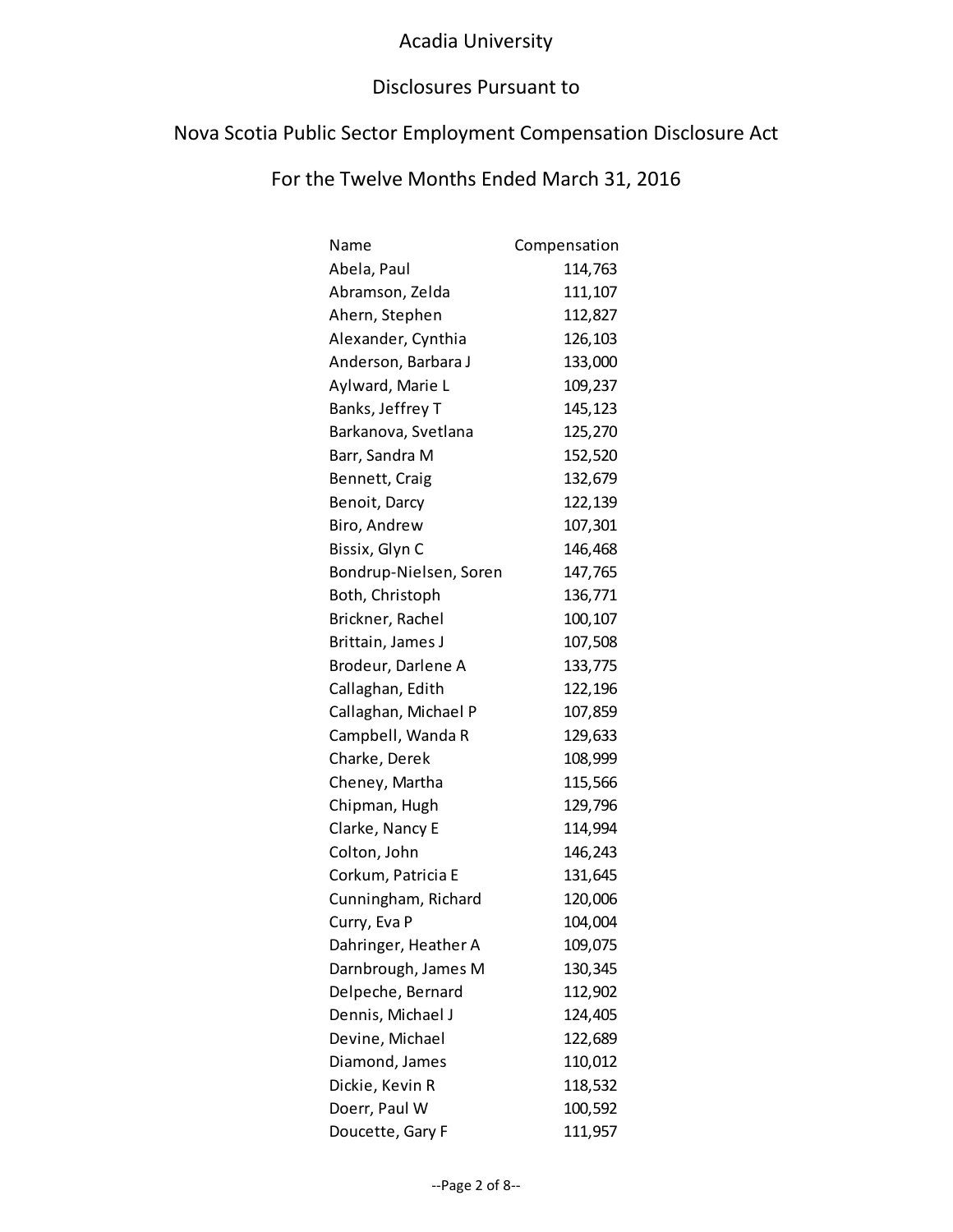### Disclosures Pursuant to

# Nova Scotia Public Sector Employment Compensation Disclosure Act

| Name                  | Compensation |
|-----------------------|--------------|
| Duke, David F         | 113,775      |
| Durant, Matthew       | 117,700      |
| Dye, Kelly            | 115,136      |
| Ellis, Bobby D        | 105,587      |
| Elshof, Leo J         | 113,632      |
| Evans, Rodger C       | 110,766      |
| Falkenham, Marcel     | 108,794      |
| Feltmate, Ian A       | 113,545      |
| Fowles, Jonathon      | 121,704      |
| Gibson, Glenys        | 131,869      |
| Grant, James D        | 105,172      |
| Guiney Yallop, John J | 104,892      |
| Handrigan, Nancy      | 131,443      |
| Hansen, John          | 120,095      |
| Hemming, Heather E    | 187,933      |
| Hennessy, Jeffrey J   | 117,202      |
| Hillier, Neil K       | 109,630      |
| Holmberg, Diane       | 124,614      |
| Holt, Jason           | 110,414      |
| Hooper, Jeffrey       | 128,661      |
| Hopkins, Mark         | 102,811      |
| Hutchinson, Ian       | 148,256      |
| Ivany, Raymond E      | 300,494      |
| Jha, Amitabh          | 105,648      |
| Kapoor, Harish        | 117,920      |
| Karsten, Richard      | 112,731      |
| Kayahan, Cevat B      | 108,862      |
| Kruisselbrink, L. D   | 117,091      |
| Landry, Scott C       | 102,694      |
| Larocque, Lance B     | 101,889      |
| Lauzon, Paul          | 109,544      |
| Lehr, Ronald F        | 134,060      |
| Leiter, Michael P     | 181,947      |
| Lu, Wilson W          | 104,345      |
| Lukeman, Matthew      | 116,529      |
| MacDonald, Jennifer E | 100,166      |
| MacDougall, Shelley L | 113,388      |
| MacKinnon, David      | 157,637      |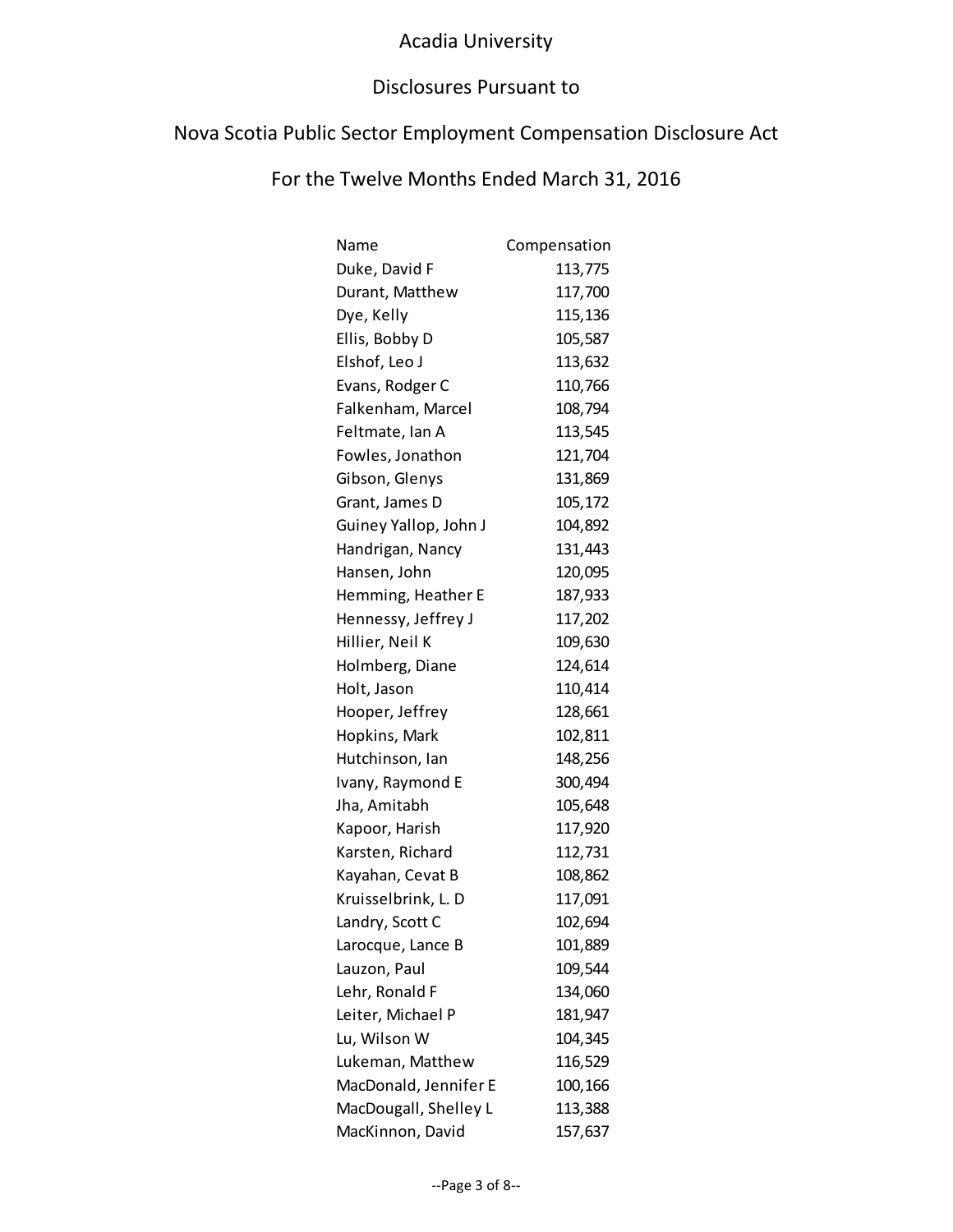### Disclosures Pursuant to

# Nova Scotia Public Sector Employment Compensation Disclosure Act

| Name                 | Compensation |
|----------------------|--------------|
| MacKinnon, Gregory R | 130,006      |
| MacLeod, James E     | 149,929      |
| MacVicar, Mary       | 141,512      |
| Maitzen, Stephen     | 121,814      |
| Major, Sonya         | 158,084      |
| Mallory, Mark L      | 120,212      |
| McFarland, Sherri A  | 110,139      |
| McMullin, David W    | 103,283      |
| Mehta, Rick          | 109,247      |
| Mendivil, Franklin   | 117,909      |
| Mesheau, Susan M     | 145,433      |
| Migliarisi, Anna G   | 120,312      |
| Mitchell, Andrew     | 126,337      |
| Mockford, Stephen    | 100,050      |
| Morrison, George R   | 206,454      |
| Moussa, Hassouna     | 142,878      |
| Murimboh, John       | 112,734      |
| Murphy, Rene J       | 132,225      |
| Murray, Ian V        | 117,404      |
| Narbeshuber, Lisa    | 101,924      |
| Newman, Randy L      | 104,492      |
| O'Driscoll, Nelson J | 128,328      |
| Peng, Jianan         | 118,596      |
| Perrins, Robert J    | 194,365      |
| Piper, David         | 143,313      |
| Pitter, Robert       | 120,231      |
| Potter, Susan        | 100,524      |
| Poulter, Gillian     | 113,102      |
| Price, Lisa          | 115,728      |
| Proulx, Robert       | 114,439      |
| Provencal, Vernon L  | 130,514      |
| Pufahl, Peir K       | 114,450      |
| Quema, Anne          | 125,683      |
| Raeside, Robert P    | 151,481      |
| Ramsay, Marc         | 101,609      |
| Rand, Jennie L       | 104,771      |
| Redden, Anna         | 117,157      |
| Richard, Jennifer L  | 106,683      |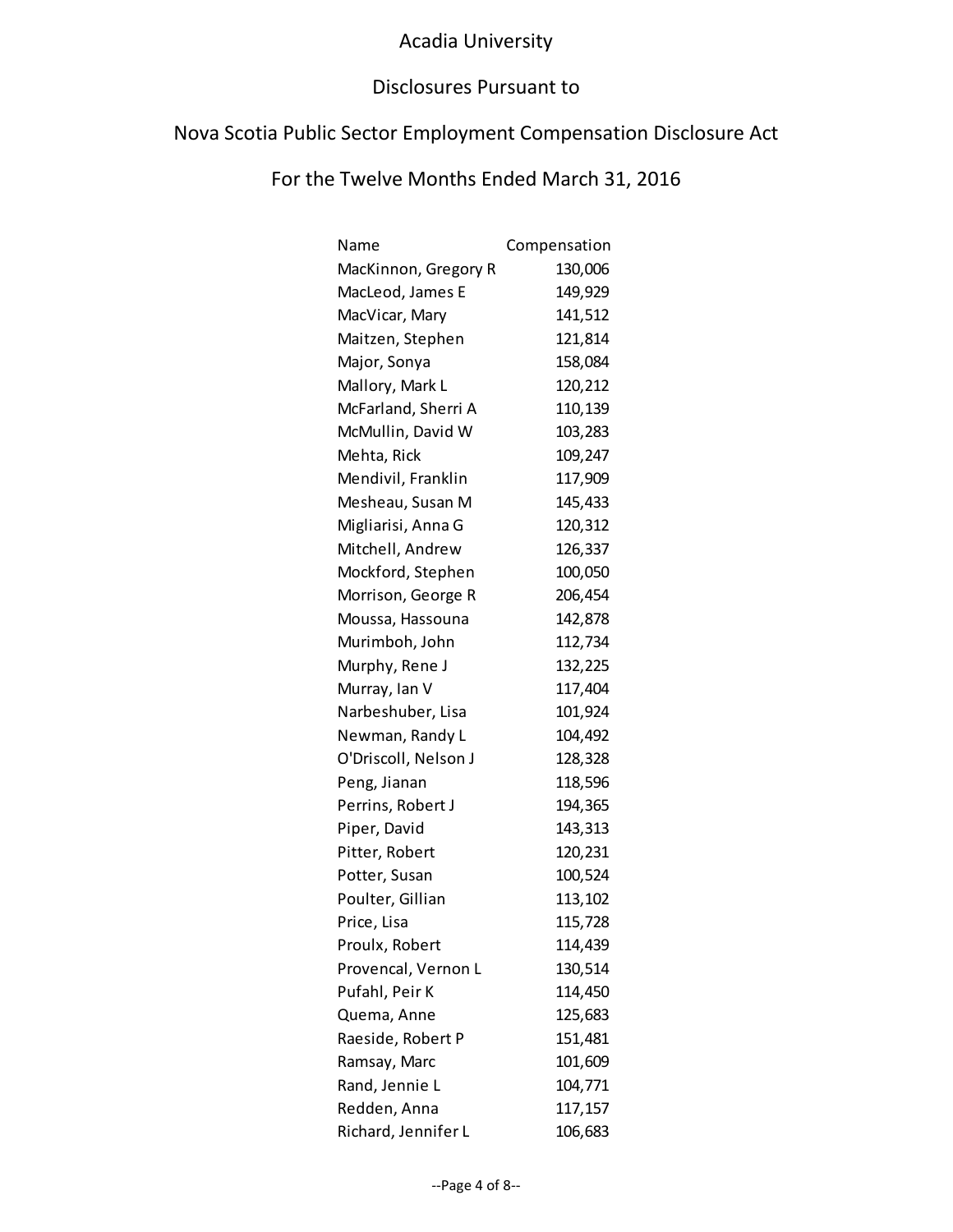#### Disclosures Pursuant to

# Nova Scotia Public Sector Employment Compensation Disclosure Act

| Name                     | Compensation |
|--------------------------|--------------|
| Rigg, Patricia D         | 129,165      |
| Roberts, Scott           | 127,318      |
| Robertson, Michael       | 126,169      |
| Romkey, Peter A          | 100,416      |
| Rushton, Christianne M   | 103,120      |
| Saklofske, Jon           | 107,926      |
| Sanford, James F         | 104,618      |
| Schwenke Wyile, Andrea I | 115,064      |
| Seale, Robert            | 109,658      |
| Seaman, Roxanne          | 116,213      |
| Seamone, Donna L         | 105,235      |
| Semenenko, Igor          | 106,798      |
| Shakshuki, Elhadi        | 126,796      |
| Shields, Christopher A   | 112,516      |
| Shutler, Dave            | 128,125      |
| Silver, Daniel L         | 132,579      |
| Slights, Jessica A       | 120,073      |
| Smith, Ann M             | 111,356      |
| Smith, Todd              | 117,482      |
| Spooner, lan             | 137,637      |
| Stanley, Clifford R      | 125,878      |
| Stephenson, Paul A       | 115,668      |
| Stewart, Donald T        | 119,055      |
| Stokesbury, Michael J    | 111,749      |
| Symons, Douglas K        | 150,401      |
| Tango, Martin S          | 103,261      |
| Taylor, Philip           | 113,481      |
| Teismann, Holger         | 114,271      |
| Thon, Sonia              | 137,612      |
| Tong, Anthony Z          | 107,458      |
| Townsend, Patricia L     | 128,695      |
| Trofanenko, Brenda M     | 119,605      |
| Trudel, Andre            | 147,859      |
| Trudel, Cynthia S        | 100,834      |
| Van Blarcom, Brian L     | 139,948      |
| Vibert, Ann              | 140,367      |
| Vibert, Conor T          | 161,893      |
| Vincent, Kerry J         | 102,724      |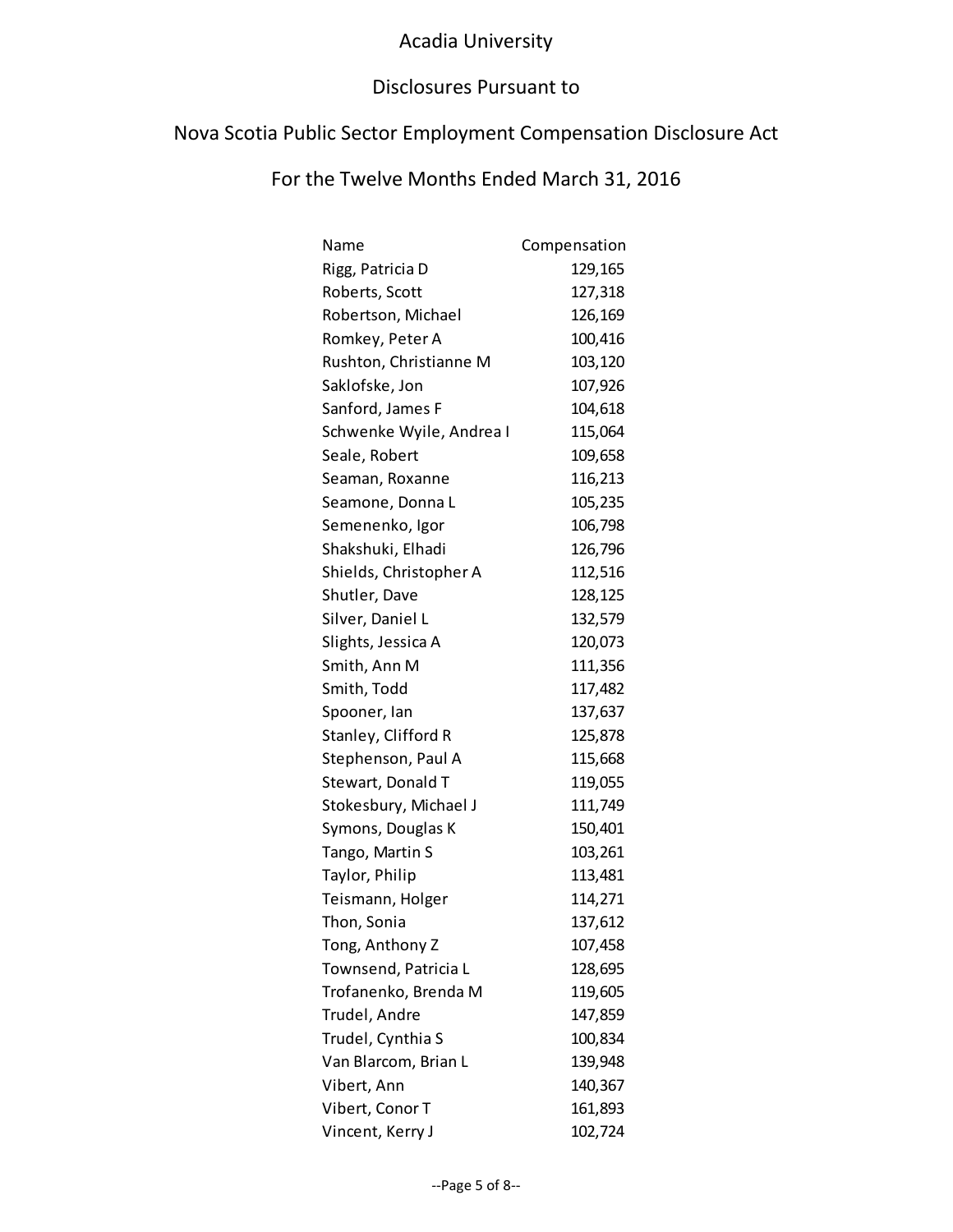#### Disclosures Pursuant to

# Nova Scotia Public Sector Employment Compensation Disclosure Act

| Name                  | Compensation |
|-----------------------|--------------|
| Warner, Alan          | 105,975      |
| Weatherbee, Terrance  | 113,859      |
| Whetter, Kevin        | 114,066      |
| Whidden, James N      | 110,386      |
| Whitehall, Geoffrey A | 109,883      |
| Wilks, Ian L          | 118,091      |
| Williams, Peter       | 171,386      |
| Wilson, Brian         | 111,557      |
| Worvill, Romira M     | 127,458      |
| Wyile, Herbert        | 124,184      |
| Yang, Jun             | 118,478      |
| Youden, Darrell       | 165,948      |
| Zamlynny, Volodymyr   | 108,567      |
| Zhang, Haiyi          | 102,110      |
| Zhang, Ying           | 109,641      |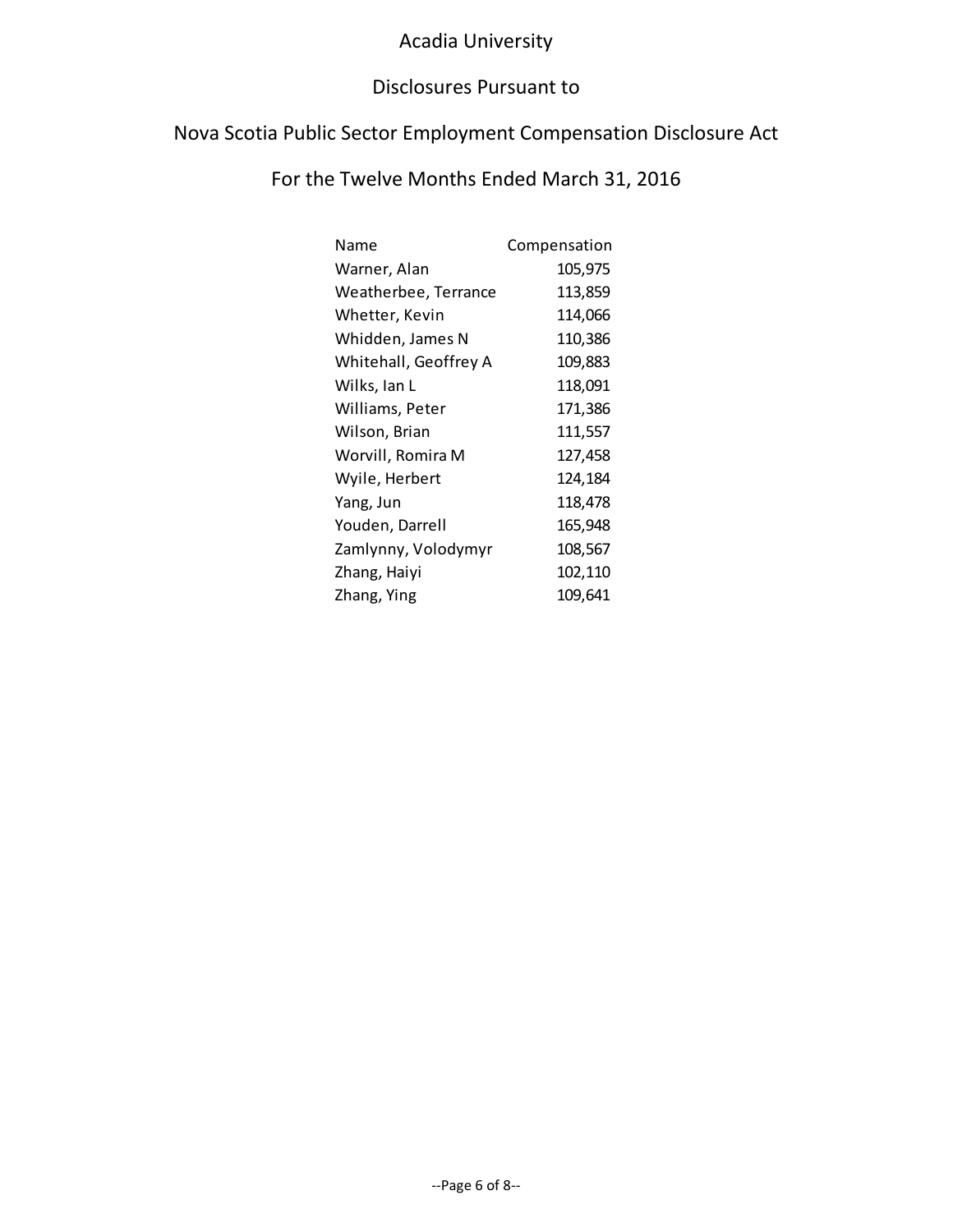#### Disclosures Pursuant to

## Nova Scotia Public Sector Employment Compensation Disclosure Act

#### For the Twelve Months Ended March 31, 2016

#### **1) BASIS OF ACCOUNTING**

The Statement of Compensation Required Pursuant to the Public Sector Compensation Disclosure Act has been prepared in accordance with the financial reporting provisions in Section 3 of the Public Sector Compensation Disclosure Act, 2010 (the "Act"). The management of Acadia University is responsible for the preparation of this statement in accordance with the Act.

Section 4 of the Act requires that the information reported in this statement be disclosed in the body of the audited financial statements of Acadia University or in a statement prepared for the purposes of the Act and certified by its auditors.

The Act includes a definition of compensation in Section 2(b) as follows:

"*Compensation*" is defined as a total amount or value of all cash and non-cash salary, wages, payments, allowances, bonuses, commissions and perquisites, other than a pension, pursuant to any arrangement, including an employment contract, and includes, without restricting the generality of the foregoing,

- (i) all overtime payments, retirements or severance payments, lump-sum payments and vacation payouts,
- (ii) the value of loan or loan-interest obligations that have been extinguished and of imputedinterest benefits from loans,
	- (iii) long-term incentive plan earnings and payouts,
	- (iv) the value of the benefit derived from vehicles or allowances with respect to vehicles,
- (v) the value of the benefit derived from accommodation provided or any subsidy with respect to the living accommodation,
	- (vi) payments made for exceptional benefits not provided to the majority of employees,
	- (vii) payments for memberships in recreational clubs or organization, and
	- (viii) the value of any other payment or benefit prescribed in the regulations.

Significant interpretations of the financial reporting provisions of the Act include:

- (a) The reporting period is the fiscal year ended March 31.
- (b) An employee is considered to be anyone to whom the University issues a T4 or a T4A

#### *Compensation*

Compensation is determined in accordance with Section 2(b) of the Act and is recognized on a cash basis for only those employees, contractors and consultants with compensation in excess of \$100,000.